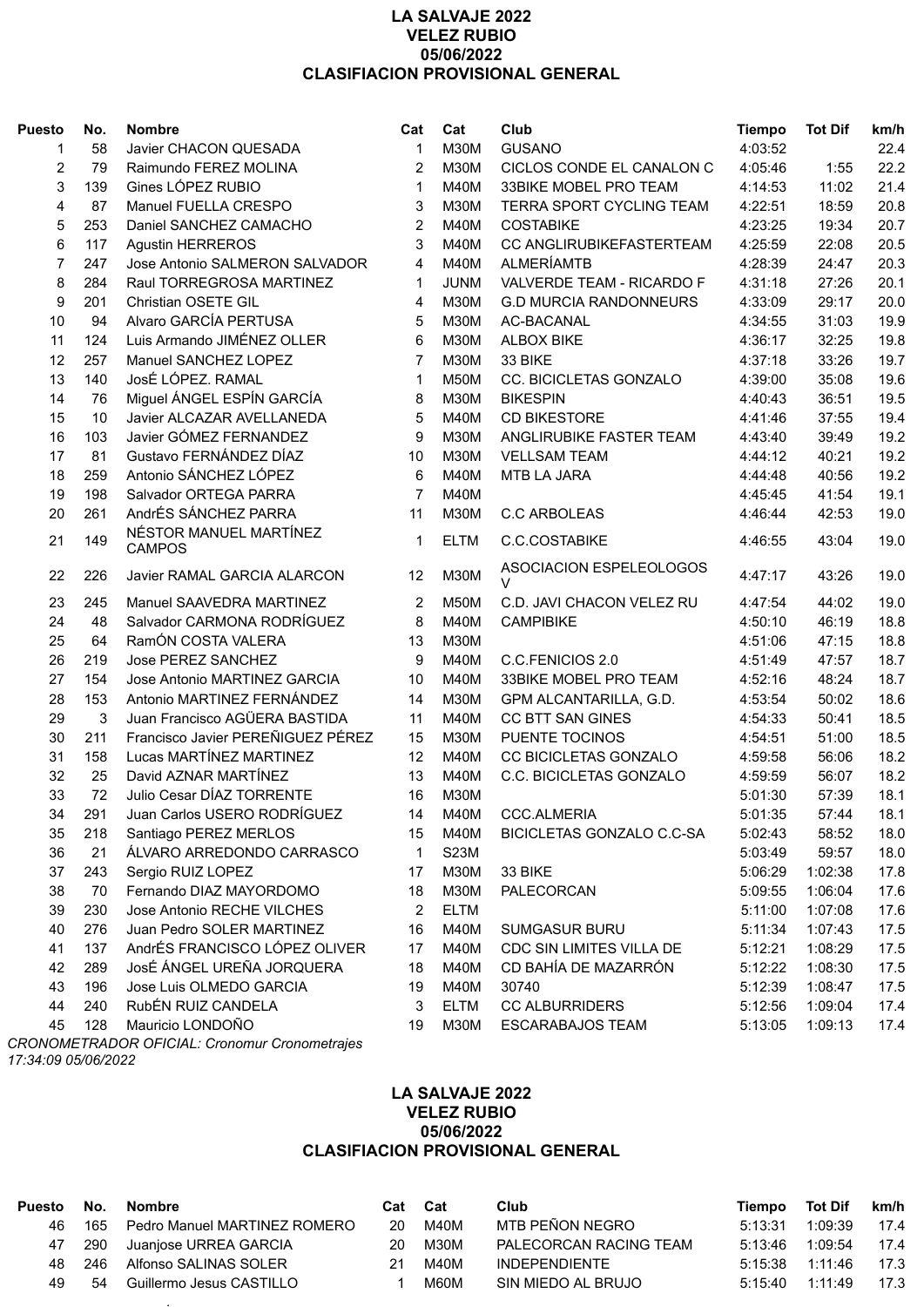|    |     | <b>MARTÍNEZ</b>                |                |               |                                            |         |         |      |
|----|-----|--------------------------------|----------------|---------------|--------------------------------------------|---------|---------|------|
| 50 | 38  | Lazaro David BLAZQUEZ CORTIJOS | 22             | M40M          | C.C.FENICIOS 2.0                           | 5:16:28 | 1:12:36 | 17.3 |
| 51 | 41  | David CALATAYUD ASENSIO        | 21             | <b>M30M</b>   |                                            | 5:17:46 | 1:13:54 | 17.2 |
| 52 | 123 | Mario JIMÉNEZ MUÑOZ            | $\overline{2}$ | <b>S23M</b>   |                                            | 5:17:46 | 1:13:55 | 17.2 |
| 53 | 62  | AgustÍN CÓRDOBA TIRADO         | 22             | <b>M30M</b>   | MTB JARA Y PEDAL                           | 5:18:07 | 1:14:15 | 17.2 |
| 54 | 223 | Pedro Jesus QUESADA PÉREZ      | 23             | <b>M30M</b>   | CLUB CICLISTA JAVI CHACON                  | 5:20:38 | 1:16:47 | 17.0 |
| 55 | 258 | Daniel SANCHEZ LOPEZ           | 3              | <b>S23M</b>   | <b>BICIHUERTA- TORREAGUERA G</b>           | 5:20:39 | 1:16:48 | 17.0 |
| 56 | 293 | Hector VALVERDE ZAMBUDIO       | 24             | <b>M30M</b>   | <b>MCNIFICOS</b>                           | 5:20:41 | 1:16:50 | 17.0 |
| 57 | 66  | David CUELLO                   | 25             | <b>M30M</b>   | <b>MCNIFICOS</b>                           | 5:20:43 | 1:16:52 | 17.0 |
| 58 | 7   | JosÉ DANIEL ALCALDE BELMONTE   | 23             | M40M          |                                            | 5:20:46 | 1:16:54 | 17.0 |
| 59 | 178 | Sergio MOLINA MOLINA           | 26             | <b>M30M</b>   |                                            | 5:20:50 | 1:16:58 | 17.0 |
| 60 | 151 | Jose Manuel MARTÍNEZ CARO      | 27             | <b>M30M</b>   | <b>BICICLETAS GONZALO CC</b>               | 5:22:04 | 1:18:13 | 17.0 |
| 61 | 24  | JosÉ ANTONIO AZNAR LAJARIN     | 28             | <b>M30M</b>   | <b>BROTHERS BIKERS</b>                     | 5:22:05 | 1:18:14 | 17.0 |
| 62 | 60  | Franco CONCUDU ORTUÑO          | 24             | M40M          | <b>ANGRILU BIKE</b>                        | 5:22:06 | 1:18:15 | 17.0 |
| 63 | 69  | Vicente DIAZ MAYORDOMO         | 29             | <b>M30M</b>   | PALECORCAN                                 | 5:22:11 | 1:18:19 | 16.9 |
| 64 | 298 | Jose Antonio YEPES BARCELONA   | 4              | <b>ELTM</b>   | PALECORCAN RACING TEAM                     | 5:22:11 | 1:18:19 | 16.9 |
| 65 | 244 | JosÉ MANUEL RUIZ ROMERO        | 5              | <b>ELTM</b>   |                                            | 5:23:14 | 1:19:22 | 16.9 |
| 66 | 89  | Alejandro GALLARDO PARRA       | 25             | M40M          | CLUB CICLISTA CIUDAD DE V                  | 5:23:50 | 1:19:58 | 16.9 |
| 67 | 238 | Pedro Julian ROS NORTES        | 26             | M40M          |                                            | 5:24:18 | 1:20:27 | 16.8 |
| 68 | 296 | Eduardo VISERAS CASANOVA       | 30             | <b>M30M</b>   | C.D. GUZMAINA                              | 5:26:46 | 1:22:54 | 16.7 |
| 69 | 424 | <b>Gines LORCA MARTINEZ</b>    | 3              | M50M          | <b>CICLOS CULLAR</b>                       | 5:26:48 | 1:22:56 | 16.7 |
| 70 | 268 | JesÚS SANTA YAGÜE              | 27             | <b>M40M</b>   |                                            | 5:28:29 | 1:24:37 | 16.6 |
| 71 | 56  | Aral CASTILLO RAFALES          | 31             | <b>M30M</b>   |                                            | 5:29:55 | 1:26:03 | 16.5 |
| 72 | 204 | Juan Jose PARRA FIGUERAS       | 28             | M40M          | C.C. ARBOLEAS                              | 5:31:28 | 1:27:37 | 16.5 |
| 73 | 96  | Francisco David GARCÍA SOTO    | 32             | <b>M30M</b>   | <b>INDEPENDIENTE</b>                       | 5:32:00 | 1:28:09 | 16.4 |
| 74 | 213 | Manuel PÉREZ ANDREO            | $\mathbf 1$    | <b>EBIKEM</b> | <b>INDEPENDIENTE</b>                       | 5:32:01 | 1:28:10 | 16.4 |
| 75 | 28  | Adam BELAME GRANADOS           | 1              | CADM          | <b>LOS PICAOS</b>                          | 5:32:18 | 1:28:27 | 16.4 |
| 76 | 250 | Francisco Javier SAMPER ROS    | 33             | <b>M30M</b>   | <b>CLUB MANDARACHE</b><br><b>CARTAGENA</b> | 5:33:59 | 1:30:07 | 16.3 |
| 77 | 98  | Juan Jose GAZQUEZ GOMEZ        | 34             | <b>M30M</b>   | CD ALMANZORA                               | 5:33:59 | 1:30:07 | 16.3 |
| 78 | 197 | RaÚL OLMEDO JUSTICIA           | 35             | <b>M30M</b>   |                                            | 5:36:01 | 1:32:10 | 16.2 |
| 79 | 99  | Miguel GIMÉNEZ GARCÍA          | $\overline{4}$ | <b>M50M</b>   | <b>TABERNAS</b>                            | 5:36:04 | 1:32:12 | 16.2 |
| 80 | 29  | Javier BELMONTE GARCIA         | 36             | <b>M30M</b>   | <b>BÚHOS BIKERS</b>                        | 5:36:52 | 1:33:01 | 16.2 |
| 81 | 37  | Stas BIELECKI                  | $\overline{2}$ | <b>JUNM</b>   | VALVERDE TEAM-RICARDO FUE                  | 5:37:23 | 1:33:31 | 16.2 |
| 82 | 125 | Julian LEGAZ GARCIA            | 37             | <b>M30M</b>   | PALECORCAN RACING TEAM                     | 5:40:50 | 1:36:59 | 16.0 |
| 83 | 122 | Antonio JIMENEZ AYLLON         | 38             | <b>M30M</b>   | <b>MCNIFICOS</b>                           | 5:41:05 | 1:37:14 | 16.0 |
| 84 | 415 | Antonio LATORRE ALCALA         | 39             | <b>M30M</b>   |                                            | 5:43:07 | 1:39:15 | 15.9 |
| 85 | 206 | Jordi PEIDRO MARTÍN            | 29             | M40M          |                                            | 5:44:25 | 1:40:34 | 15.9 |
| 86 | 73  | RamÓN DÍAZ TRIGUEROS           | 30             | <b>M40M</b>   |                                            | 5:45:46 | 1:41:54 | 15.8 |
| 87 | 19  | Juan ANDREO                    | 31             | M40M          |                                            | 5:45:46 | 1:41:54 | 15.8 |
| 88 | 15  | Juan Jose ALONSO MORENO        | $\overline{2}$ | M60M          | <b>VELLSAM TEAM</b>                        | 5:46:47 | 1:42:55 | 15.7 |
| 89 | 186 | Francisco MURCIA DIEGO         | 32             | M40M          | <b>TEAM AC-BACANAL</b>                     | 5:48:05 | 1:44:13 | 15.7 |
| 90 | 84  | Gustavo FERRANDEZ GIL          | 33             | M40M          | <b>TEAM AC-BACANAL</b>                     | 5:48:05 | 1:44:14 | 15.7 |
|    |     |                                |                |               |                                            |         |         |      |

*CRONOMETRADOR OFICIAL: Cronomur Cronometrajes 17:34:09 05/06/2022*

# **LA SALVAJE 2022 VELEZ RUBIO 05/06/2022 CLASIFIACION PROVISIONAL GENERAL**

| <b>Puesto</b> | No. | <b>Nombre</b>                      | Cat | Cat         | Club                            | Tiempo  | <b>Tot Dif</b> | km/h |
|---------------|-----|------------------------------------|-----|-------------|---------------------------------|---------|----------------|------|
| 91            | 256 | Antonio David SÁNCHEZ GÁZQUEZ      | 34  | M40M        |                                 | 5:50:03 | 1:46:11        | 15.6 |
| 92            | 95  | Juan Abel GARCIA SANCHEZ           | 35  | M40M        |                                 | 5:50:03 | 1:46:12        | 15.6 |
| 93            | 26  | Diego BALLESTA                     | 36  | M40M        | CD ALMANZORA                    | 5:50:03 | 1:46:12        | 15.6 |
| 94            | 292 | Miguel ÁNGEL VALERO GARCÍA         | 40  | M30M        | C.D. ALMAGRO                    | 5:50:39 | 1:46:48        | 15.6 |
| 95            | 50  | JosÉ CARLOS CARRION HARO           | 6   | <b>ELTM</b> | C.CICLISTA CIUDAD DE VERA       | 5:50:40 | 1:46:48        | 15.6 |
| 96            | 294 | Jose RamÓN VERA MORA               | 41  | M30M        | <b>TEAM AC/BACANAL</b>          | 5:50:56 | 1:47:05        | 15.6 |
| 97            | 209 | Francisco PENALVA MORA             | 5   | M50M        | <b>CLUB TEAM AC-BACANAL</b>     | 5:51:05 | 1:47:14        | 15.6 |
| 98            | 105 | Pedro GONZALEZ LORENTE             | 6   | M50M        | <b>CLUB CICLISTA DOLORES DE</b> | 5:53:55 | 1:50:04        | 15.4 |
| 99            | 116 | Antonio JesÚS HERRERO HERNÁNDEZ    | 37  | M40M        | <b>CC CARACOL PRO TOUR</b>      | 5:56:23 | 1:52:32        | 15.3 |
| 100           | 113 | Miguel Francisco HERNÁNDEZ LÓPEZ   | 42  | мзом        |                                 | 5:57:18 | 1:53:27        | 15.3 |
| 101           | 102 | Francisco Javier GIRONA PASCUAL 18 | 38  | M40M        | <b>TEAM AC/BACANAL</b>          | 5:58:17 | 1:54:25        | 15.2 |
| 102           | 423 | Juan Miguel GARCIA MARTINEZ        | 43  | M30M        |                                 | 5:58:21 | 1:54:29        | 15.2 |
| 103           | 20  | Miguel ÁNGEL ANDREO MERLOS         | 39  | M40M        | <b>CLUB CICLISTA EL GIGANTE</b> | 5:58:53 | 1:55:02        | 15.2 |
| 104           | 129 | Jorge LOPEZ                        | 40  | M40M        |                                 | 5:59:17 | 1:55:26        | 15.2 |
| 105           | 44  | Juan Antonio CALVO GARCÍA          | 41  | M40M        | <b>CC PUENTE TOCINOS</b>        | 5:59:18 | 1:55:26        | 15.2 |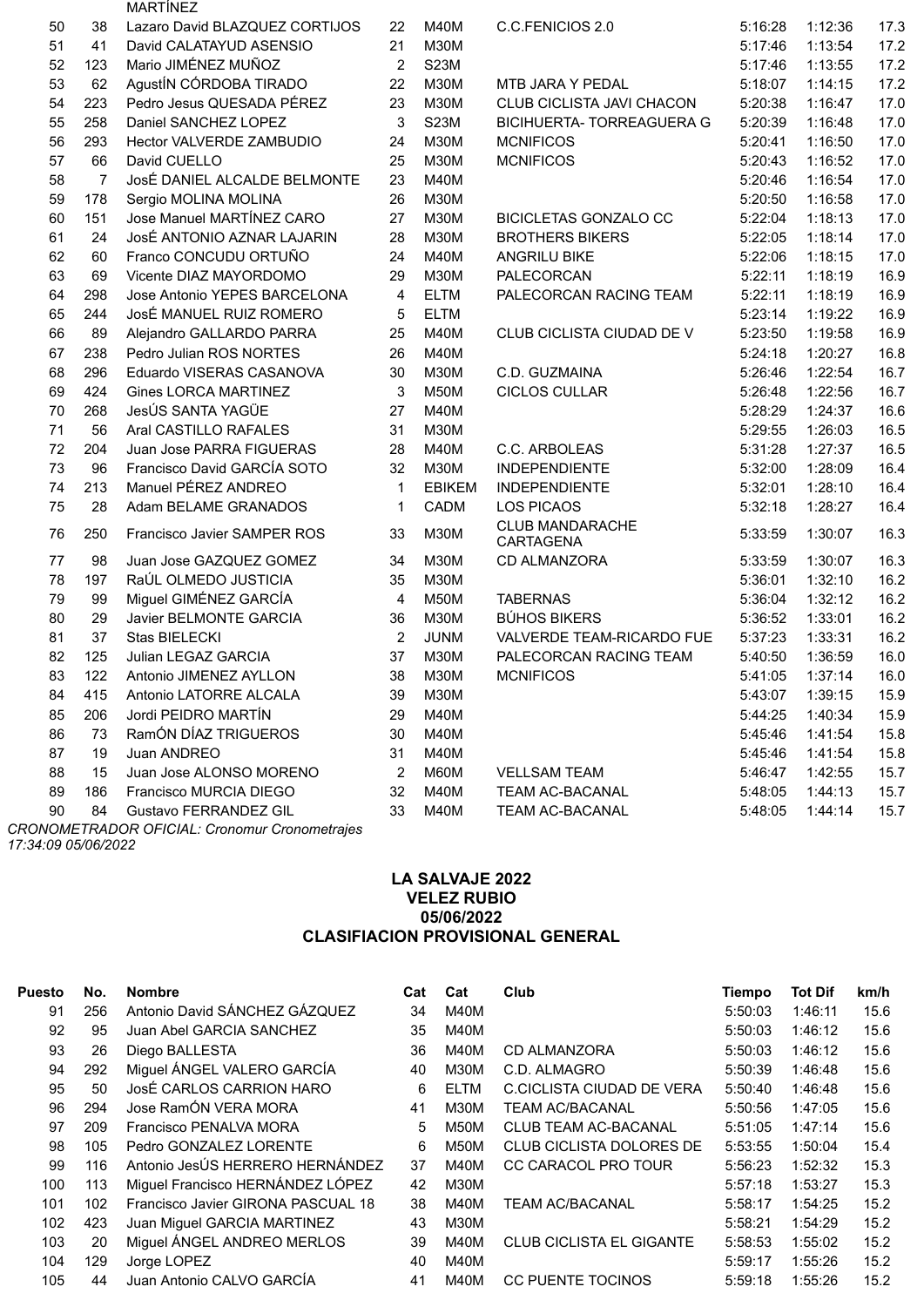| 106 | 80             | <b>Gabriel FERNANDEZ PARDO</b>  | 42             | <b>M40M</b> | <b>RAZZA CYCLING</b>       | 5:59:18 | 1:55:27 | 15.2 |
|-----|----------------|---------------------------------|----------------|-------------|----------------------------|---------|---------|------|
| 107 | 285            | JosÉ TORRENTE MARTÍNEZ          | $\overline{7}$ | M50M        | <b>MAHIMON CORNICABRAS</b> | 6:02:22 | 1:58:31 | 15.1 |
| 108 | 225            | Victor QUINTERO ORTEGA          | 43             | <b>M40M</b> | <b>ANGRILU BIKE</b>        | 6:02:23 | 1:58:31 | 15.1 |
| 109 | 97             | <b>Jose GARRIDO VIDAL</b>       | 7              | <b>ELTM</b> |                            | 6:06:02 | 2:02:10 | 14.9 |
| 110 | 181            | Francisco MORENO GÓMEZ          | 44             | <b>M30M</b> | <b>C.C.EL GIGANTE</b>      | 6:06:38 | 2:02:46 | 14.9 |
| 111 | 274            | Antonio SOLA CARMONA            | 8              | <b>M50M</b> | EL CHIRI EN BIRLOCHA       | 6:08:51 | 2:04:59 | 14.8 |
| 112 | 52             | Gregorio CASANOVA RECHE         | 45             | <b>M30M</b> | EL CHIRI EN BIRLOCHA       | 6:08:51 | 2:05:00 | 14.8 |
| 113 | 419            | Cecilia SOPÑA ESPA              | 1              | M30F        |                            | 6:10:07 | 2:06:15 | 14.8 |
| 114 | 420            | Deneve CORREDOR                 | 8              | <b>ELTM</b> |                            | 6:10:09 | 2:06:17 | 14.8 |
| 115 | 220            | Pedro Javier PIÑERO ADELL       | 44             | M40M        | <b>BICIS BURU</b>          | 6:10:27 | 2:06:35 | 14.7 |
| 116 | $\overline{2}$ | Manuel ABELLANEDA DEL VAS       | 45             | <b>M40M</b> | <b>DESPISTAOS</b>          | 6:11:14 | 2:07:23 | 14.7 |
| 117 | 262            | Marcos SÁNCHEZ PÉREZ            | 46             | <b>M40M</b> |                            | 6:11:16 | 2:07:24 | 14.7 |
| 118 | 190            | David NAVARRO INVERNON          | 47             | <b>M40M</b> | <b>PIRATAS</b>             | 6:13:21 | 2:09:30 | 14.6 |
| 119 | 91             | Patricio GARCIA GARCIA          | 46             | <b>M30M</b> | EL CHIRI EN BIRLOCHA       | 6:15:04 | 2:11:13 | 14.6 |
| 120 | 34             | Alfonso BENÍTEZ MATEOS          | 48             | M40M        | <b>DESPISTAOS</b>          | 6:16:54 | 2:13:03 | 14.5 |
| 121 | 59             | Gheorghe CHERCHEJA              | 3              | <b>JUNM</b> |                            | 6:19:11 | 2:15:20 | 14.4 |
| 122 | 222            | Ricardo QUESADA GARCÍA          | 9              | <b>ELTM</b> | <b>IBEROS BIKE CLUB</b>    | 6:21:59 | 2:18:08 | 14.3 |
| 123 | 177            | Luis Miguel MOLINA MIRALLES     | 49             | <b>M40M</b> | <b>IBEROS BIKE CLUB</b>    | 6:21:59 | 2:18:08 | 14.3 |
| 124 | 417            | Carlos Willian MARTINS DE SOUZA | 47             | <b>M30M</b> |                            | 6:22:00 | 2:18:09 | 14.3 |
| 125 | 194            | Francisco Javier OLLER CORNEJO  | 48             | <b>M30M</b> | <b>INDEPENDIENTE</b>       | 6:22:37 | 2:18:45 | 14.3 |
| 126 | 188            | Juan Carlos NAVARRO GALERA      | 49             | <b>M30M</b> |                            | 6:22:38 | 2:18:47 | 14.3 |
| 127 | 130            | Miguel ÁNGEL LÓPEZ CAMPOS       | 50             | <b>M30M</b> | <b>INDIVIDUAL</b>          | 6:22:39 | 2:18:47 | 14.3 |
| 128 | 46             | Juan AndrÉS CAMPOY CAMPOY       | 51             | <b>M30M</b> | <b>LOS ESTROZAOS</b>       | 6:22:39 | 2:18:48 | 14.3 |
| 129 | 248            | Emilio SALVADOR CARRION         | 52             | <b>M30M</b> | <b>RMSUSPENSIONES</b>      | 6:25:26 | 2:21:35 | 14.2 |
| 130 | 133            | Arturo LÓPEZ GARCIA             | 50             | <b>M40M</b> | EL CHIRI EN BIRLOCHA       | 6:26:08 | 2:22:16 | 14.1 |
| 131 | 239            | Antonio Jose ROS RUIZ           | 53             | <b>M30M</b> |                            | 6:27:40 | 2:23:49 | 14.1 |
| 132 | 278            | Juan Maria SOLER RUIZ           | 51             | M40M        | <b>IMPLACABLE TEAM MTB</b> | 6:28:14 | 2:24:23 | 14.1 |
| 133 | 277            | Francisco SOLER RUIZ            | 52             | M40M        | <b>IMPLACABLE MTB TEAM</b> | 6:28:15 | 2:24:24 | 14.1 |
| 134 | 182            | Sergio MORENO NOGUERA           | 54             | M30M        | <b>ZAGAL BIKE</b>          | 6:29:49 | 2:25:57 | 14.0 |
| 135 | 155            | Jose Antonio MARTINEZ GOMEZ     | 53             | <b>M40M</b> | <b>TEAM AC-BACANAL</b>     | 6:30:17 | 2:26:25 | 14.0 |
|     |                | $\bigcap_{i=1}^{n}$             |                |             |                            |         |         |      |

*CRONOMETRADOR OFICIAL: Cronomur Cronometrajes 17:34:09 05/06/2022*

# **LA SALVAJE 2022 VELEZ RUBIO 05/06/2022 CLASIFIACION PROVISIONAL GENERAL**

| <b>Puesto</b> | No. | <b>Nombre</b>                    | Cat            | Cat         | Club                            | <b>Tiempo</b> | <b>Tot Dif</b> | km/h |
|---------------|-----|----------------------------------|----------------|-------------|---------------------------------|---------------|----------------|------|
| 136           | 233 | VÍCTOR MANUEL ROEMERO OJEDA      | 55             | <b>M30M</b> | CC MTB LOS COLEGAS DE ET        | 6:32:43       | 2:28:52        | 13.9 |
| 137           | 193 | Juan Miguel NÚÑEZ GONZÁLEZ       | 9              | M50M        | CC MTB COLELAS DE ET            | 6:32:44       | 2:28:52        | 13.9 |
| 138           | 120 | Juan RamÓN ISIDORO DE PRADO      | 10             | <b>M50M</b> | CLUB CICLISTA MTB LOS COL       | 6:32:44       | 2:28:53        | 13.9 |
| 139           | 172 | Jose Luis MERINO GARCÍA          | 54             | <b>M40M</b> |                                 | 6:33:00       | 2:29:09        | 13.9 |
| 140           | 75  | MarÍA JOSÉ EGEA ORTEGA           | $\overline{2}$ | M30F        | <b>BIKESPIN</b>                 | 6:34:04       | 2:30:13        | 13.9 |
| 141           | 235 | Pedro Angel ROMERO PEREZ         | 55             | <b>M40M</b> |                                 | 6:34:06       | 2:30:14        | 13.9 |
| 142           | 31  | Jose Ivan BENEDICTO FERNANDEZ    | 56             | M40M        | C.C.DOLORES DE PACHECO          | 6:35:19       | 2:31:27        | 13.8 |
| 143           | 160 | Juan Antonio MARTÍNEZ NAVARRETE  | 10             | <b>ELTM</b> | <b>C.C.COSTABIKE</b>            | 6:36:25       | 2:32:33        | 13.8 |
| 144           | 215 | Juan PEREZ DOMENE                | 57             | <b>M40M</b> | ZAGALBIKE                       | 6:37:55       | 2:34:03        | 13.7 |
| 145           | 42  | Jose Maria CALDERON AGUILAR      | 58             | <b>M40M</b> | <b>DESPISTAOS</b>               | 6:42:48       | 2:38:57        | 13.6 |
| 146           | 39  | Jorge E. BOLÍVAR ROMERO          | 11             | M50M        | <b>TRIATLON GRANADA</b>         | 6:45:57       | 2:42:06        | 13.4 |
| 147           | 221 | <b>Jesus PORRUA AVILA</b>        | 59             | <b>M40M</b> | <b>CD REINA ISABEL</b>          | 6:47:49       | 2:43:57        | 13.4 |
| 148           | 51  | Mariano CARRION MARTINEZ         | 60             | <b>M40M</b> | A.C.M. RUTAS MTB MURCIA         | 6:47:49       | 2:43:58        | 13.4 |
| 149           | 13  | Juan Jose ALESINA RUIZ           | 61             | <b>M40M</b> | <b>FRESH LOGÍSTICA</b>          | 6:51:53       | 2:48:02        | 13.3 |
| 150           | 271 | BartolomÉ SEGURA PÉREZ-CHUECOS   | 62             | <b>M40M</b> | MOTOLORCA BIKE CC               | 6:53:18       | 2:49:26        | 13.2 |
| 151           | 47  | Manuel CAPARRÓS RIDAO            | 63             | <b>M40M</b> | CLUB CICLISTA CIUDAD DE V       | 6:54:27       | 2:50:36        | 13.2 |
| 152           | 147 | RamÓN MARTIN CASTRO              | 12             | <b>M50M</b> |                                 | 6:56:15       | 2:52:23        | 13.1 |
| 153           | 203 | HÉCTOR PARDO GRACIA              | 64             | <b>M40M</b> | <b>CLUB CICLISTA DOLORES DE</b> | 7:01:19       | 2:57:28        | 13.0 |
| 154           | 136 | Juan JosÉ LÓPEZ NIETO            | 65             | <b>M40M</b> | CIUDAD DE ALMERÍA, C.C.         | 7:01:35       | 2:57:44        | 13.0 |
| 155           | 27  | Francisco BALLESTEROS BLANCA     | 56             | M30M        |                                 | 7:01:58       | 2:58:06        | 12.9 |
| 156           | 142 | Jose Antonio LORENTE MARÍN       | 57             | <b>M30M</b> | CLUB COSTA RACING               | 7:04:49       | 3:00:57        | 12.9 |
| 157           | 127 | Diego LEON                       | 66             | M40M        |                                 | 7:08:26       | 3:04:34        | 12.7 |
| 158           | 180 | Felipe MONTEJO OSORIO            | 58             | <b>M30M</b> |                                 | 7:08:35       | 3:04:44        | 12.7 |
| 159           | 273 | Carlos Alberto SIERRA MEJÍA      | 67             | <b>M40M</b> |                                 | 7:08:40       | 3:04:49        | 12.7 |
| 160           | 237 | Sergio ROS MARTINEZ              | 68             | M40M        |                                 | 7:08:45       | 3:04:54        | 12.7 |
| 161           | 216 | Gregorio PÉREZ EGEA              | 13             | <b>M50M</b> | EL CHIRI EN BIRLOCHA            | 7:08:54       | 3:05:03        | 12.7 |
| 162           | 169 | Miguel Angel MARTÍNEZ SÁNCHEZ    | 14             | <b>M50M</b> | EL CHIRI EN BIRLOCHA            | 7:09:00       | 3:05:08        | 12.7 |
| 163           | 205 | Francisco JesÚS PÁRRAGA GONZÁLEZ | 15             | <b>M50M</b> | <b>LEMON TEAM</b>               | 7:10:51       | 3:06:59        | 12.7 |